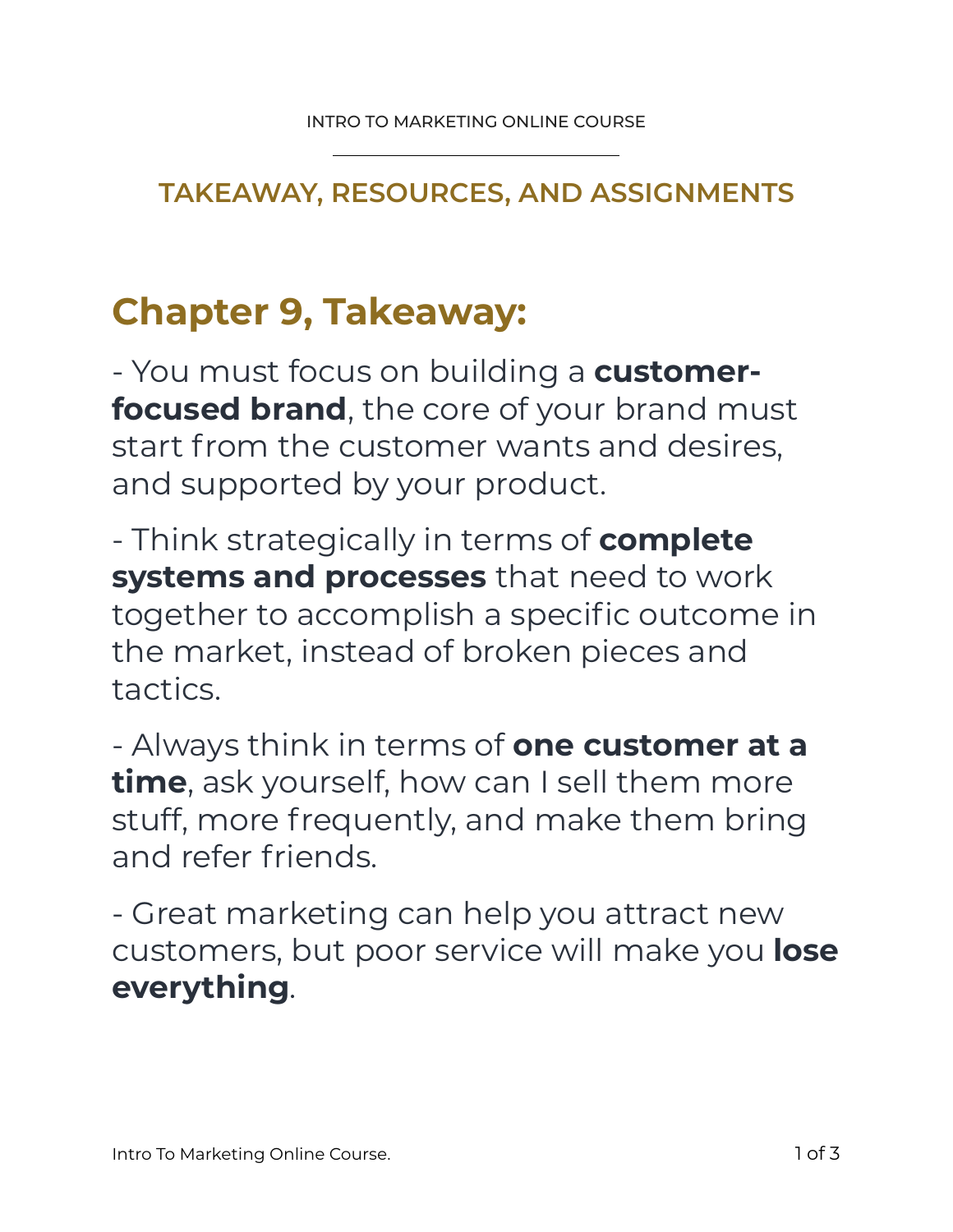- Make the customers "**feel**" they are right; people spend money to be happy, get away from life struggles, and be treated nicely, and the more comfortable you can make them, the more they will spend with your business.

- Business is all about mutual **trust**, always deliver on your promise, don't oversell yourself if you don't have the right **systems, process, and capacity** to fulfill at the **best quality**.

- Focus spending your effort and resources on making the customer **satisfied,** which means investing in the quality of your products, expanding your distributions channels, making it

more **convenient** for the customer to get your product, and **superb overall experience**, rather than focusing on your competition.

- Always have a **benchmark**, a starting point, as an inspiration. You don't have to reinvent the wheel, take the time to study successful brands, and learn from them.

- Treat your customers as the **most intelligent people** on earth, care about their money,